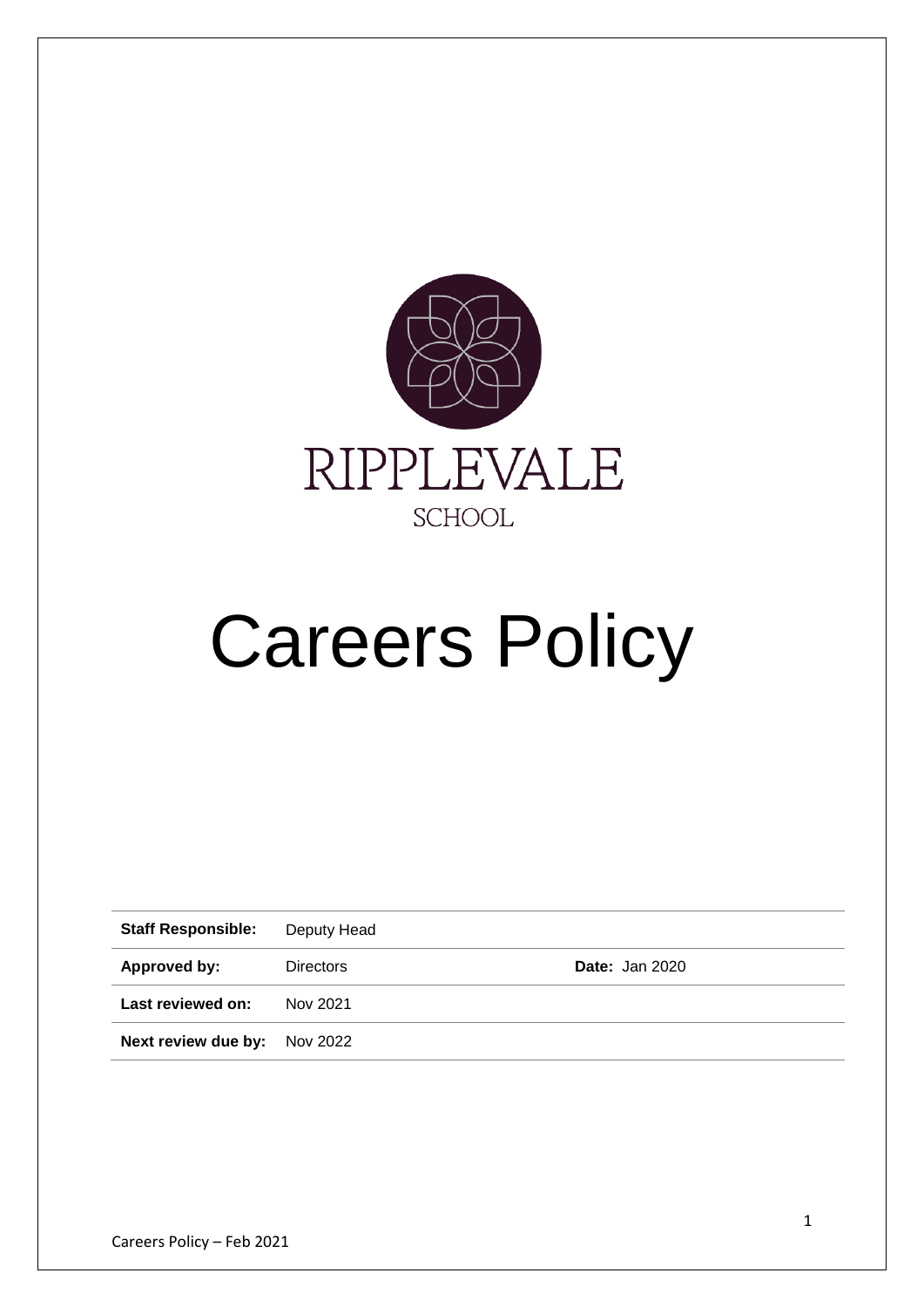**'Ripplevale School provides a caring learning environment where our Students make meaningful progress, relative to their individual starting points. Our aim is to encourage them to develop appropriate personal, social and employable skills enabling them to become confident, independent and aspiring young people.'**

## **Introduction**

Ripplevale School provides a relevant and engaging careers curriculum which meets the differing needs and requirements of our pupils. This is developed throughout a pupil's time at the school from Year 8 and is always supportive of their abilities, strengths and skills.

# **Aims and purpose**

Prepare pupils for the transition to life after Ripplevale School.

Support pupils in making informed decisions which are appropriate for them

Provide pupils with well-rounded experiences

Develop personal characteristics such as social skills, communication, independence, self esteem and resilience

Inspire and motivate pupils to develop themselves as individuals and live as independently as is possible

This policy summarises the statutory guidance and recommendations. It then outlines the provision of careers education, work experience and provider access.

## **Statutory requirements and recommendations**

The careers provision at Ripplevale School is in line with the statutory guidance and the 'Careers Guidance and Access for Education and Training Providers' July 2011, developed by the Department for Education, which refers to Section 42A and 45A of the Education Act 1997. This states that all schools should provide independent careers guidance from at least 12 years (or at least 10 ½ if educated with senior pupils) and that this guidance should:

- be impartial
- include information on a range of pathways, including apprenticeships
- be adapted to the needs of the pupil

In addition, the school is compliant with the careers guidance that the government set out for delivery from 5 January 2018: 'Careers Guidance and Inspiration for young people in schools.' This states that all schools must give education and training providers the opportunity to talk to students about approved technical qualifications and apprenticeships. Further information relating to this is set out later in this document, under Provider Access.

## **Careers Provision at Ripplevale School**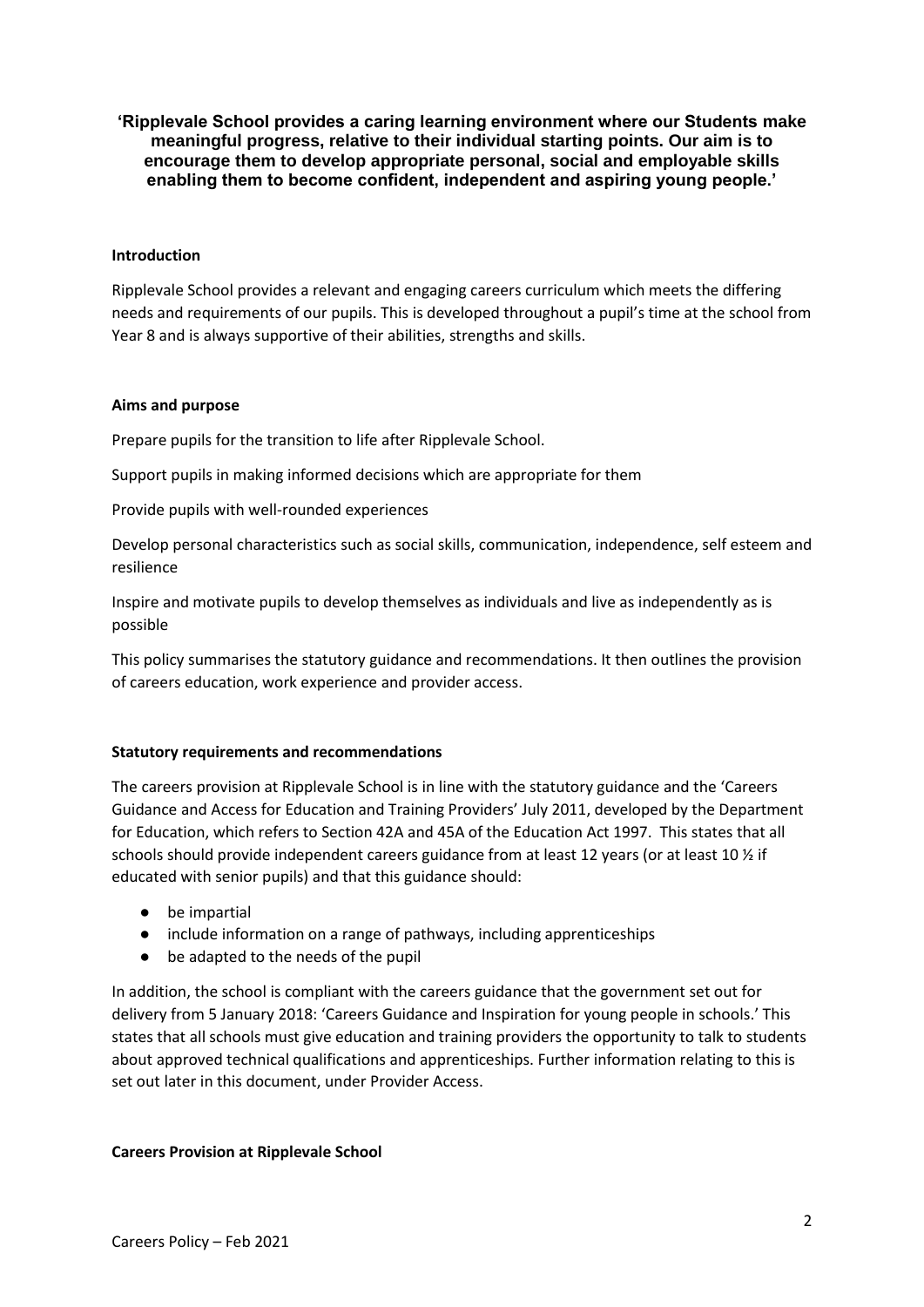All pupils have access to the following:

- Careers programme and preparing for life after Ripplevale School is a fundamental aspect of our curriculum including Lifeskills programme.
- Visitors in to school and offsite visits support pupils in developing their understanding of a range of different Post 16 and Post 18 pathways.
- All pupils from Year 7 and 8 have access to advice and guidance from our CXK advisor (or EBP).
- All pupils from Year 7 have access to UniFrog website, which is a whole-school careers and destinations platform. It allows students to compare apprenticeships, School Leaver Programmes, and Further Education courses. Students can record their activities and competencies and create and send applications.
- All pupils in Year 9,10,11,12 and 13 access an individual meeting with CXK advisor and school careers leader to explore future pathways
- Pupils have access, through partnerships with local colleges, to relevant taster days and open days at local colleges, including their Special Provision departments.
- One-to-one meetings with families, the school Careers Leader and CXK Advisor informs individual routes into Post 16 and Post 18 provision and appropriate and meaningful work experience opportunities
- Pupils have the opportunity, if appropriate, to undertake Work Experience and work based placements and opportunities during Key Stage 4 and 5.

The overall organisation of work experience is undertaken by the school Careers Leader who liaises with the Secondary School team to ensure the most relevant and engaging opportunities are taken. Families are informed and communicated with throughout the process and a work experience agreement form and work experience information form are completed. All pupils on placement are covered by the employers' insurance and places of work are risk assessed by the Careers Leader in liaison with the CXK work experience database.

## **Providers Access Policy Statement**

## I**ntroduction**

This policy statement sets out the school's arrangements for managing the access of providers to pupils at the school for the purpose of giving them information about the provider's education or training offer. This complies with the school's legal obligations under Section 42B of the Education Act 1997.

## **Pupil entitlement**

All pupils in years 8-13 are entitled:

● to find out about technical education qualifications and apprenticeships opportunities, as part of a careers programme which provides information on the full range of education and training options available at each transition point;